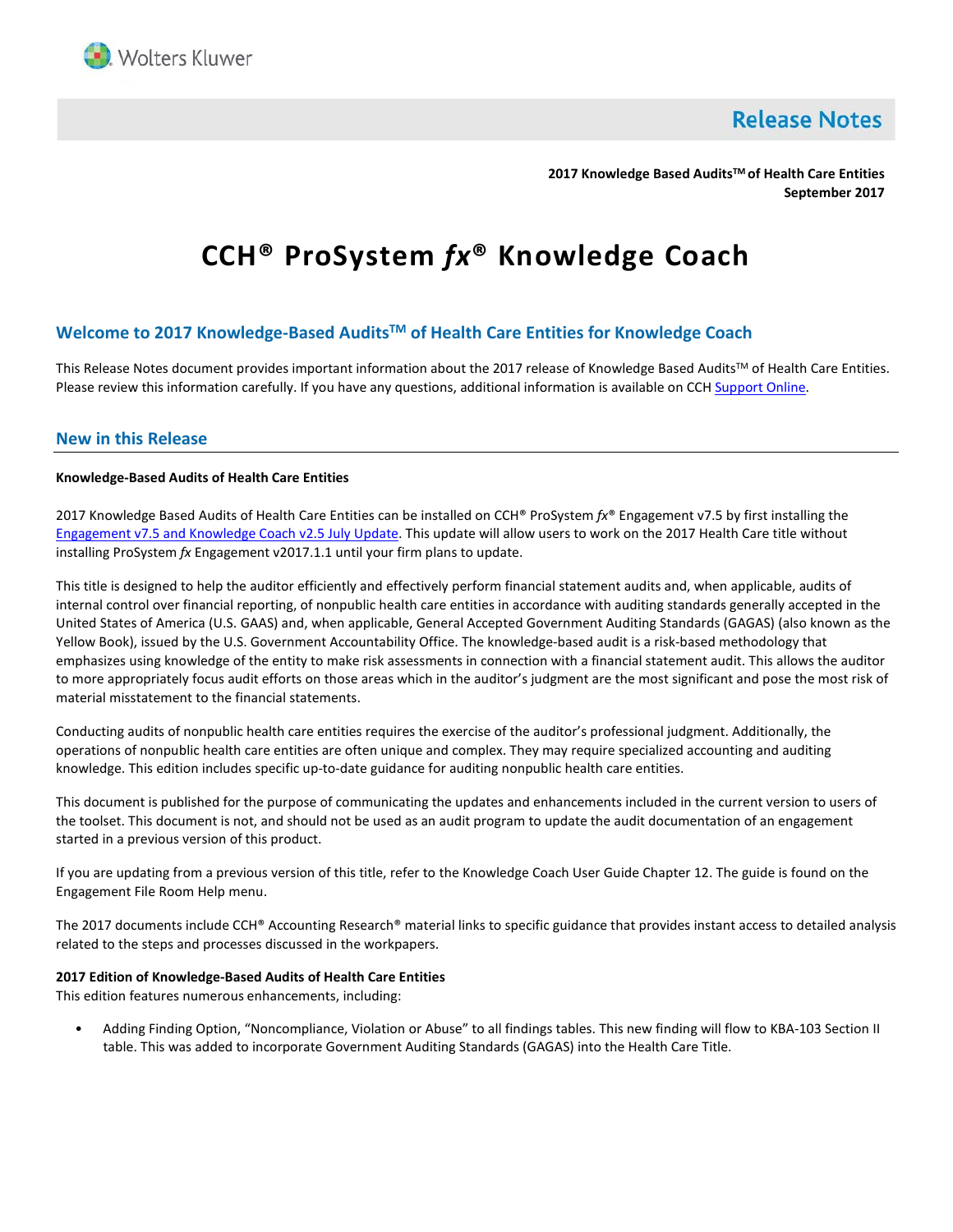- Adding new Tailoring Question, "Will the audit be conducted in accordance with Government Auditing Standards (GAGAS)?" in AUD-100. Many new steps/procedures added to other workpapers to incorporate Government Auditing Standards (GAGAS) into the Health Care Title.
- Removing and adding columns to KBA-103, Evaluation of Internal Control Deficiencies Table. These new columns make it easier to evaluate and classify control deficiencies.
- Adding table, "Communication of Internal Control Deficiencies" in KBA-103. This table is added to allow the auditor to document the auditor's communication of internal control deficiencies to those charged with governance and management. If a deficiency in Table 1 is a material weakness, significant deficiency, or a deficiency in internal control, it will flow to this new table.
- Adding section, "Section II: Summary of Noncompliance with Laws and Regulations, Violations of Contract Provisions or Grant Agreements, and Instances of Material Abuse" and table, in KBA-103, where findings of, "Noncompliance, Violation or Abuse" will flow in from workpapers with findings tables.
- Reorganizing and rewording columns in Table 2 and 3 of KBA-400 and moving the column to describe the control deficiency to the end for better documentation flow. If you select "No" in the following columns, your control deficiency documented in the last column will flow to KBA-103:
	- Are Controls Activities Present
	- Effectively Designed and Implemented
	- Do Compensating Controls, If Any, Adequately Reduce the Risks of Material Misstatement
	- Are Control Activities Functioning
- Reorganizing and rewording columns in Relevant Principles and Points of Focus table of KBA-401, and moving the column to describe the control deficiency to the end for better documentation flow. If you select "No" in the following columns, your control deficiency documented in the last column will flow to the conclusion section:
	- Are the Relevant Principles or Points of Focus Present
	- Are the Identified Controls Effectively Designed and Implemented
	- Do Compensating Controls Adequately Reduce the Risks of Material Misstatement
	- Are the Relevant Principles Functioning for this Component of Internal Control
- In KBA-401, adding an "N/A" option to the "Are the Relevant Principles of Points of Focus Present?" column to the "Points of Focus" rows only. The user could document the points of focus as not applicable, and the user will not respond to any other columns for that particular row as the diagnostics will clear. The user should focus on the functioning of the relevant principles as not all of the points of focus are required or applicable.
- Removing user options in the "System Change Controls" column of the "Less Complex IT Structure" table.
- Reorganizing and rewording columns in the "More Complex IT Structure" table of KBA-402, and moving the column to describe the control deficiency to the end for better documentation flow. If you select "No" in the following columns, your control deficiency documented in the last column will flow to the conclusion section:
	- Are Controls Activities Present
	- Effectively Designed and Implemented
	- Do Compensating Controls, If Any, Adequately Reduce the Risks of Material Misstatement
	- Are Control Activities Functioning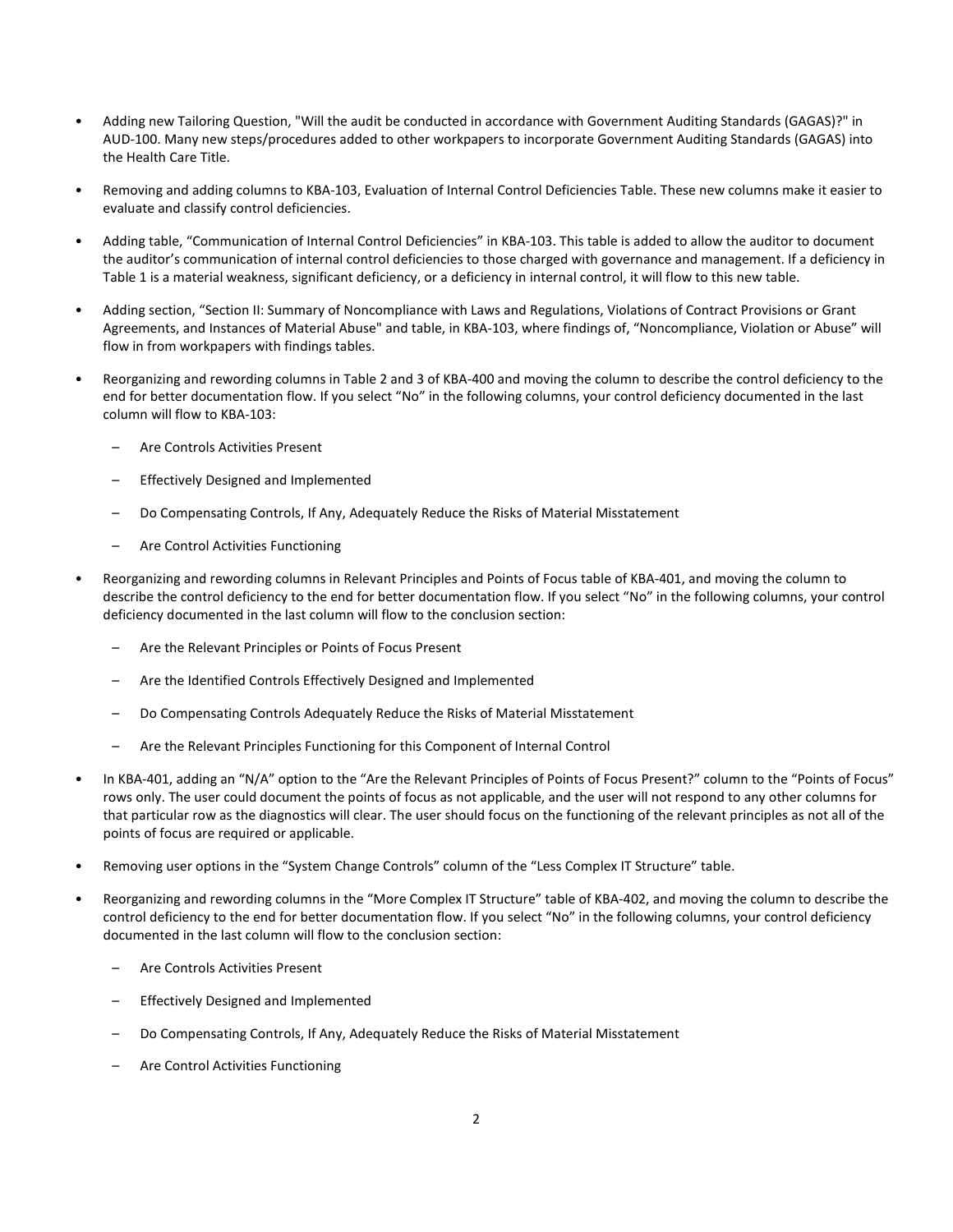- Reorganizing and rewording columns in the "Activity-Level Control Objective" table of KBA-40X series, and moving the column to describe the control deficiency near the end for better documentation flow.
	- If you select "No" in the following columns, your control deficiency documented will flow to the conclusion section:
		- Are Controls Designed Effectively
		- Are Key Controls Implemented
		- Do Compensating Controls Adequately Reduce the Risks of Material Misstatement Created by the Deficiency
		- Are Control Activities Functioning
	- Also, if you select "Partially" in column, Are Controls Designed Effectively, the control deficiency documented will flow to the conclusion section.
- Adding the functionality to allow users to insert custom rows anywhere in the subprocess table in KBA-40X series.
- Adding appropriate "Segregation of Duties" control objectives to the KBA-40X Series.
- Removing flow in AID-601 on steps 9, 10, and 11 that flow to KBA-102. Flow will remain on other steps in this workpaper.
- Adding "We incorporated an element of unpredictability in designing further audit procedures as follows: (Describe) (See example in practice point above)" to "Management Override" Financial Statement Level Risk in the Planned Overall Response column of KBA-502.
- Pre-setting the "Control Risk" column in KBA-502 to "Max" if the user selects the Tailoring Questions, "Has the auditor been engaged to perform an integrated audit?" and "Does the auditor intend to test the operating effectiveness of internal controls over financial reporting?" as "No" in AUD-100.
- Adding new KCO-003 Answer Effects for the Engagement-Level Tailoring Questions Workpaper that will show all answer effects of each tailoring question in AUD-100.
- Adding rounding columns in AID-801 and KBA-301 word versions to match the excel versions of these workpapers.
- Adding two new columns in AID-201, Section I: Nature of Nonattest Services Provided table for user to document the firm and client personnel overseeing the nonattest services.
- Adding an "N/A" option in the step 12 table of AID-701, "Final Assessment of Control Risk" column.
- Removing steps in AUD-201 that are duplicated in AUD-101 and moving one step from AUD-201 to AUD-101.
- Adding a "Maximum" and "Slightly Below Maximum" option in AUD-701, planned control reliance column.
- Reorganizing and adding steps and tables in AUD-902 to accommodate new accounting standard SAS-132.
- Adding many new CORs, RPTs, and RESs as follows:
	- COR-910 Third-Party Support Letter.
	- COR-911 Request for Confirmation from Supporting Parties of Intent and Ability to Provide Financial Support.
	- RPT-0904A Unmodified Opinion: Emphasis-of-Matter Paragraph Related to Going-Concern Uncertainty (In Accordance with SAS-132).
	- RPT-1030A Unmodified Opinion: Report on an Audit Conducted in Accordance with both U.S. GAAS and the International Standards on Auditing of Financial Statements Prepared in Accordance with International Financial Reporting Standards (IFRS).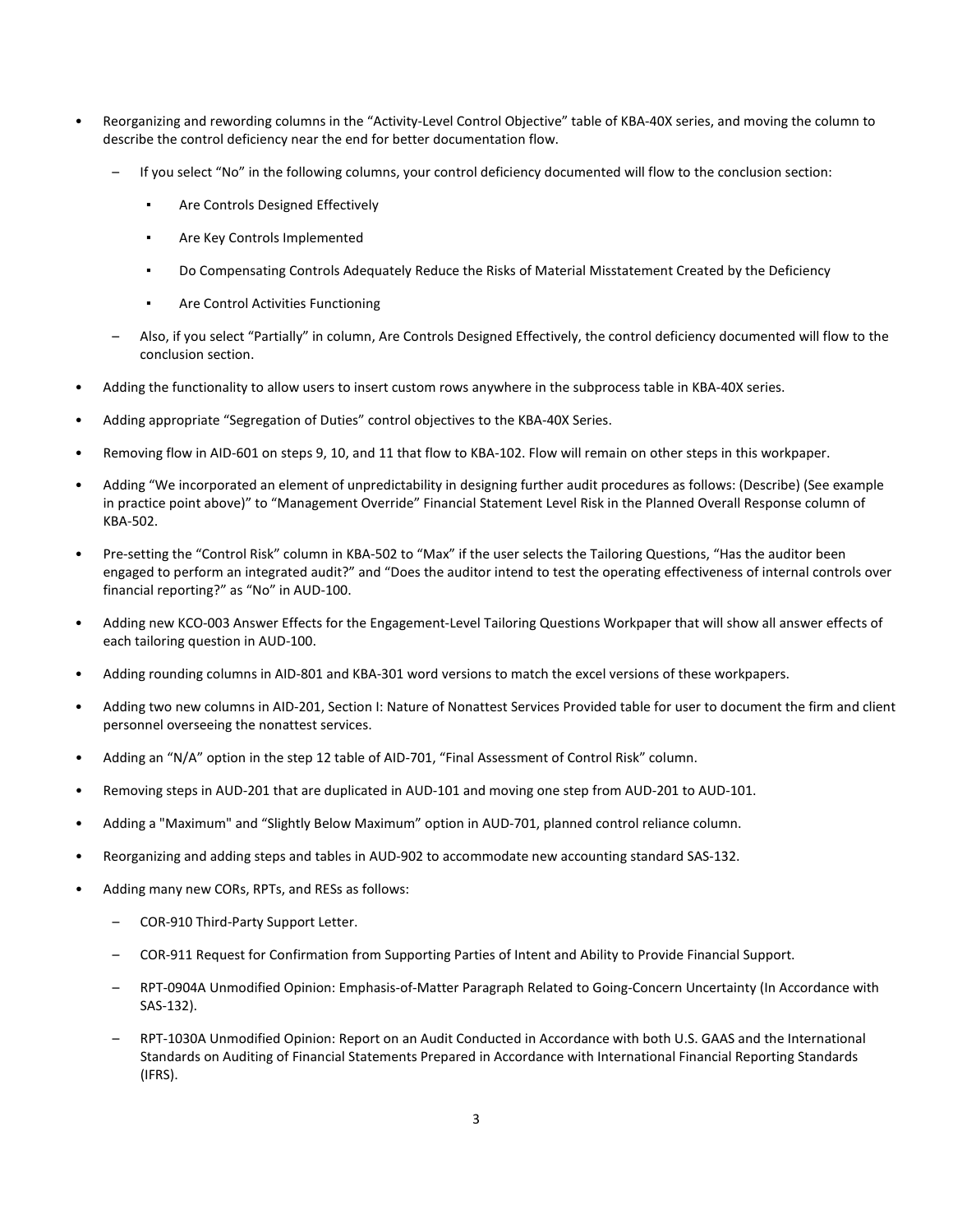- RPT-1056A Unmodified Report on a Review of Interim Financial Information: Emphasis-of-Matter Paragraph When a Going Concern Emphasis-of-Matter Paragraph Was Included in the Prior Year's Audit Report, and Conditions or Events Have Been Identified and Substantial Doubt Continues to Exist (In Accordance with SAS-132).
- RPT-1057A Unmodified Report on a Review of Interim Financial Information: Emphasis-of-Matter Paragraph When a Going Concern Emphasis-of-Matter Paragraph Was Not Included in the Prior Year's Audit Report, and When Management Is Required under the Applicable Financial Reporting Framework to Include a Statement in the Notes to the Interim Financial Information That Conditions or Events Have Been Identified and Substantial Doubt Exists and Such Statement Is Included in the Notes to the Interim Financial Information (In Accordance with SAS-132).
- RES-024 Variable Interest Entity Checklist.
- RES-025 Going Concern Checklist.

[Click here](http://support.cch.com/updates/KnowledgeCoach/pdf/guides_tab/2017%20Health%20Care%20Entities%20Title%20Overview%20for%20Knowledge%20Coach%20Users.pdf) for the 2017 Audits of Health Care Entities Title Overview for Knowledge Coach Users.

In addition, forms and practice aids throughout have been updated to include new examples and tips, and where applicable, to take into account:

### **New literature, standards, and developments, reflected in the following current audit and accounting guidance:**

- SAS-132, The Auditor's Consideration of an Entity's Ability to Continue as a Going Concern
- Revised AICPA Code of Professional Conduct (Code) including ET Section 1.295, Nonattest Services
- FASB Accounting Standards Codification™ as of June 30, 2017, through Accounting Standards Update No. 2017-10
- Government Auditing Standards (GAGAS) 2011 Revision
- The Uniform Administrative Requirements, Cost Principles, and Audit Requirements for Federal Awards contained in the 2nd Code of Federal Regulations, Part 200 – 2CFR200
- Chapter 3 of the Yellow Book, including a new framework for independence with conditions, remediation, and safeguards

### **Important Notes:**

- Make sure to save changes to workpapers before closing the workpaper or the binder to ensure data is correctly updated.
- If your Current Editor Knowledge Coach MS® Word workpapers become read-only or crash, please do the following:
	- Keep the binder with the affected workpapers open.
	- Highlight the workpaper in the binder window and go to **Tools > Save Knowledge Coach Answers**.

### **System Requirements**

- This title requires the 2017 Financial Statement Base Title. The 2017 Financial Statement Base title MUST be installed with one of the following versions of CCH® ProSystem *fx* ® Engagement and Knowledge Coach.
	- Engagement v7.5.100.1223 and Knowledge Coach v2.5.100.1224 available through the ProSystem *fx* Engagement v7.5 and Knowledge Coach v2.5 July Update. To identify what version you are running, please go to the **Help > About** window within the application.
	- Engagement and Knowledge Coach v2017.1.1 or later.
- A minimum of 4GB of RAM is required for optimal performance when opening and navigating through Knowledge Coach workpapers.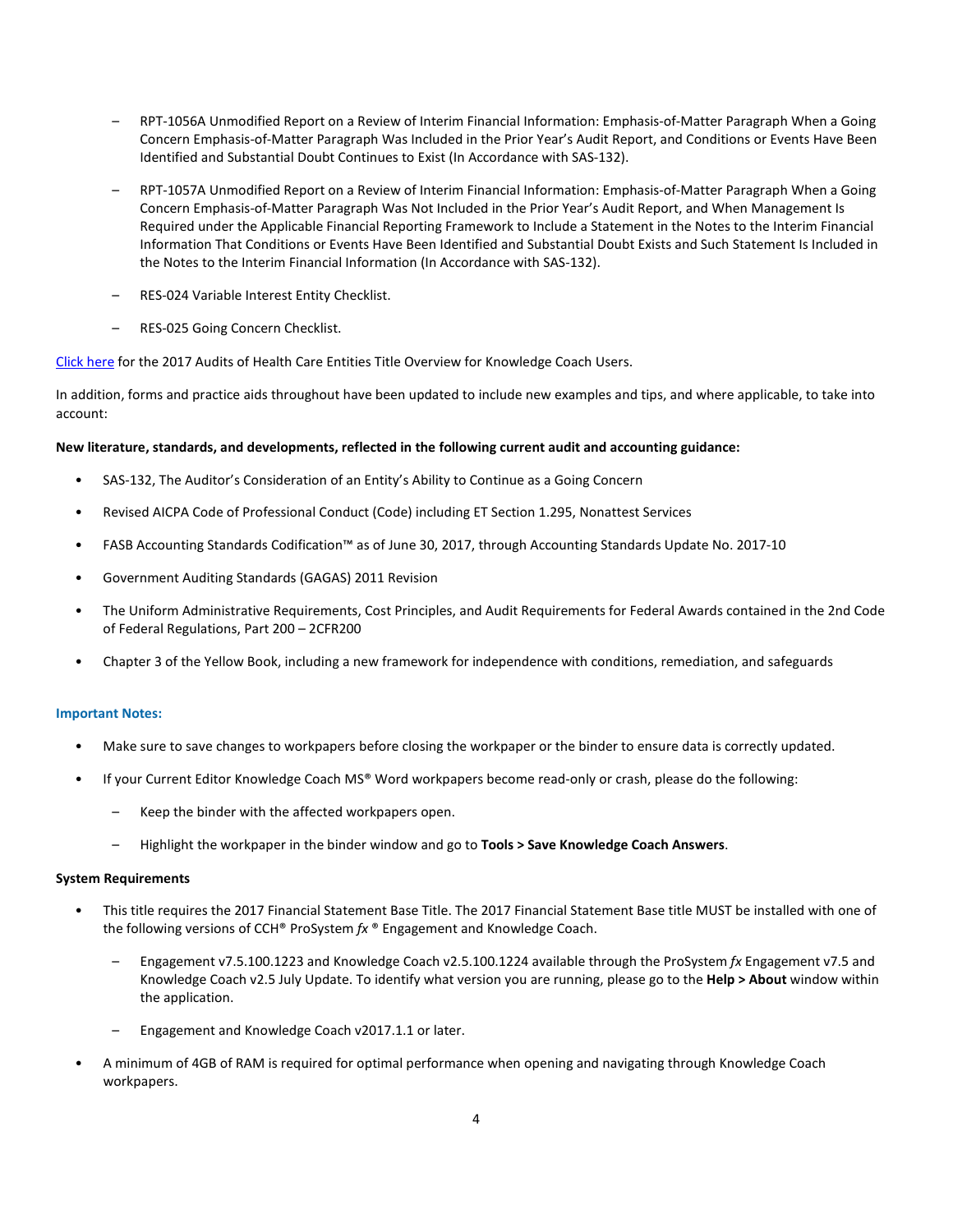### **License Requirements**

This title requires the Knowledge-Based Audits of Healthcare Entities license. Any user that does not have a license for this title will not be able to use Knowledge Coach functionality in workpapers.

For more information on how to update your licensing, vie[w How do I add or update CCH ProSystem fx Engagement Licenses?](https://support.cch.com/kb/solution.aspx/sw3937) on our website.

For more information on how to assign licenses, view [How do I assign Engagement Licenses?](https://support.cch.com/kb/solution.aspx/sw3943) on our website.

# **Download Instructions**

If you are planning to use this title on Engagement v7.5 and Knowledge Coach v2.5, ensure you apply ProSystem *fx* Engagement v7.5 and Knowledge Coach v2.5 July Update to all machines including Admin servers and terminal servers before installing the title. Review the July Update [release notes](https://support.cch.com/updates/Engagement/patch75/Engagement%20and%20KC%20July%202017%20Update%20Release%20Notes.pdf) for more information on deployment.

To download this title:

- 1. Navigate to the [Knowledge Coach Updates](http://support.cch.com/updates/KnowledgeCoach) section of the Engagement Support Website.
- 2. Select the Knowledge Coach Series. The series are arranged by title type, then industry.
- 3. Click on the Download File link next to the title you wish to download.

**Note**: On some occasions the content package file (.KCP) will download with the extension changed to .ZIP. If this occurs, please change the extension of the downloaded file to KCP using all capital letters.

You must install the 2017 Financial Statement Base title before installing the 2017 Knowledge Based Audits of Health Care Entities.

The Financial Statement Base title is also available on th[e Knowledge Coach Update Website.](http://support.cch.com/updates/KnowledgeCoach)

The Knowledge Coach Content Package (KCP) download is a proprietary file that must be installed from within Engagement. Save this KCP file to a location on your local drive, and follow the Installation Instructions included in the Release Bulletin.

## **Installation Instructions**

Once you have downloaded your Knowledge Coach title, you will need to add it to the list of titles within CCH ProSystem *fx* Engagement. The only additional system requirement is approximately 75MB of disk space to store your Knowledge Coach Program content files. Please refer to the Engagement with Knowledge Coach Release Notes for any other system requirements.

After downloading the 2017 Knowledge Based Audits of Health Care Entities, do the following:

- 1. Launch the Engagement Workpaper Management application so that the Local File Room is displayed. Select **Tools > Knowledge Coach Titles**.
- 2. The *Knowledge Coach Titles* window will be displayed.
- 3. Choose **Add Title**.
- 4. Browse to the title package file (\*.KCP) that you previously downloaded from the Knowledge Coach Support Web site.
- 5. Choose **Open**.
- 6. The system will display a progress indicator while the title package is added. You will receive a message that the title has been successfully installed once the process is complete.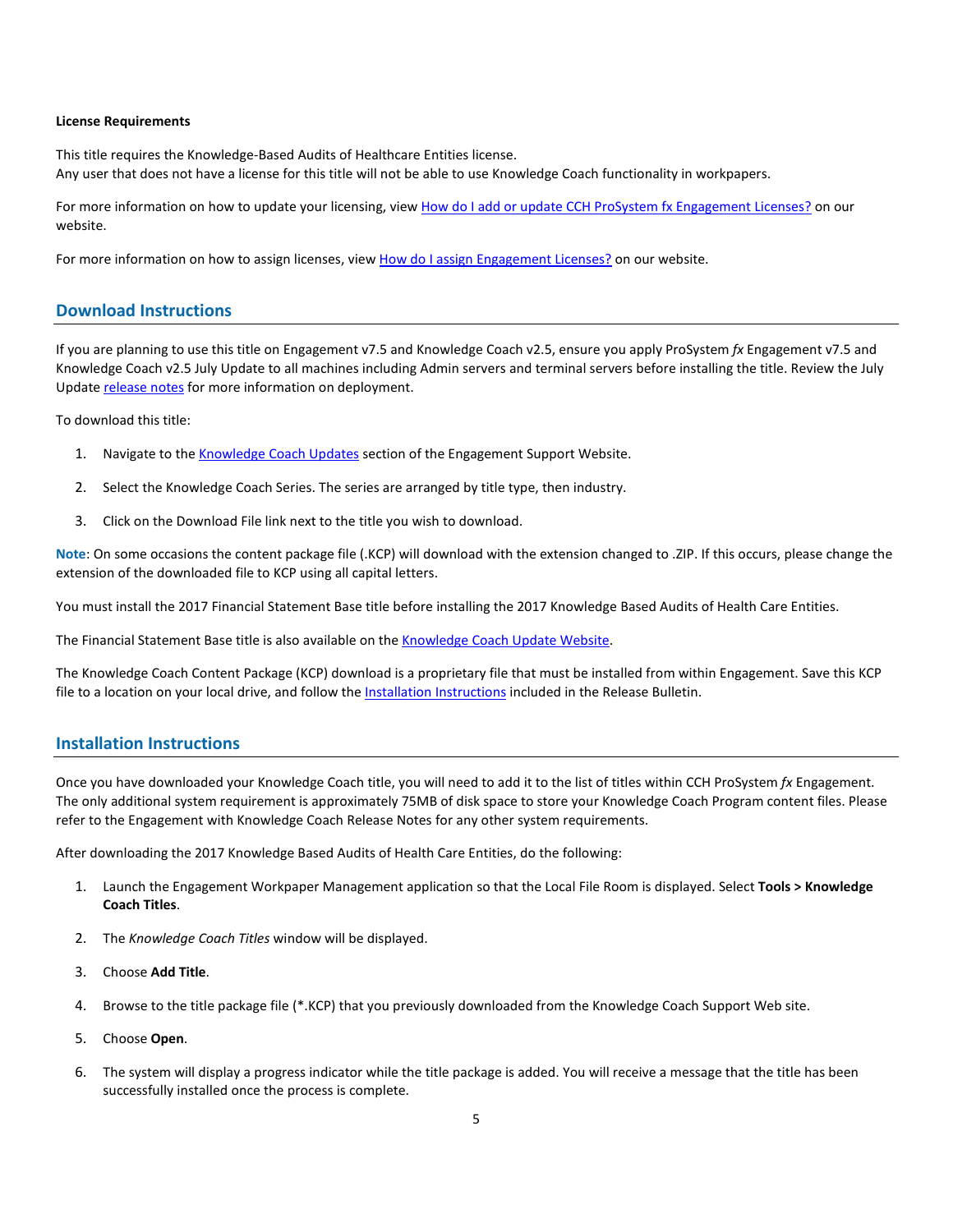To release a title:

- 1. Select one of the Knowledge Coach titles in the list that has been added but is not yet released.
- 2. Choose **Release Title**. The current date and time will be displayed in the Date released column, and the status will change to "Released."

**Note**: In the Engagement Admin module, add and assign a Knowledge Coach module and the applicable Knowledge Coach title license to staff before using the workpapers.

**Important**: Once the 2017 Knowledge-Based Audits of the Health Care Entities title has been added and released, they will be automatically deployed to other staff members when they login to the "Office" location, or when they synchronize a binder that contains Knowledge Coach workpapers from this title.

# **Online Permission Key**

Permission key files may be downloaded from ou[r website](https://prosystemfxsupport.tax.cchgroup.com/permkey/download.aspx) or when adding or updating the new licenses within CCH ProSystem *fx* Engagement with Knowledge Coach v7.5 and higher. After updating the license file in the Engagement Admin module, licenses need to be assigned to the staff who will use 2017 Knowledge-Based Audits of Health Care Entities.

If you have not already established a Single Sign-on (SSO) account with Customer Service, we urge you to do so at this time.

# CCH® Accounting Research Manager®

CCH's Accounting Research Manager (ARM) is the most comprehensive, up-to-date and objective online database of financial reporting literature. It includes all authoritative and proposed accounting, auditing, and SEC literature, plus independent, expert-written interpretive guidance.

Available on ARM, the Knowledge-Based Audits of Health Care Entities Guide helps you comply with the most recent professional standards and guidance for the conduct of audits of Health Care Entities and to integrate the use of practice aids, tools, and other resources with its guidance. This publication supplements and complements the Knowledge-Based documents that are available in Knowledge Coach.

If you subscribe to an ARM library that includes Health Care content, you can link directly to source material from Resources within Knowledge Coach documents. These links have been updated to refer to the accounting standards under the FASB Accounting Standards Codifications. Also, if you subscribe to the Knowledge-Based Audits of Health Care Entities Guide on ARM, you can take advantage of references to the guide material from within the Knowledge Coach documents.

With Accounting Research Manager, you maximize the efficiency of your research time, while enhancing your results. Learn more about our content, our experts, and how you can request your free trial by visiting the [Accounting Research Manager website.](http://www.accountingresearchmanager.com/) You can also access the Accounting Research Manager Web site by selecting **Engagement > Binder Window > Shortcuts Bar > Guidance tab**.

## Using Your Knowledge Coach Content

To use your Knowledge Coach Workpaper Templates, do the following:

- 1. Open a binder in Engagement.
- 2. Select the workpaper tab into which you would like to insert the workpaper.
- 3. Select **New Knowledge Coach Workpaper** from the toolbar or File menu.
- 4. The *New Knowledge Coach Workpaper* dialog appears (Figure 1).
- 5. Select the **New Knowledge Coach Title** with the content you would like to use. You can only select titles you have installed. The information displayed changes to reflect the workpaper organization available for the selected title.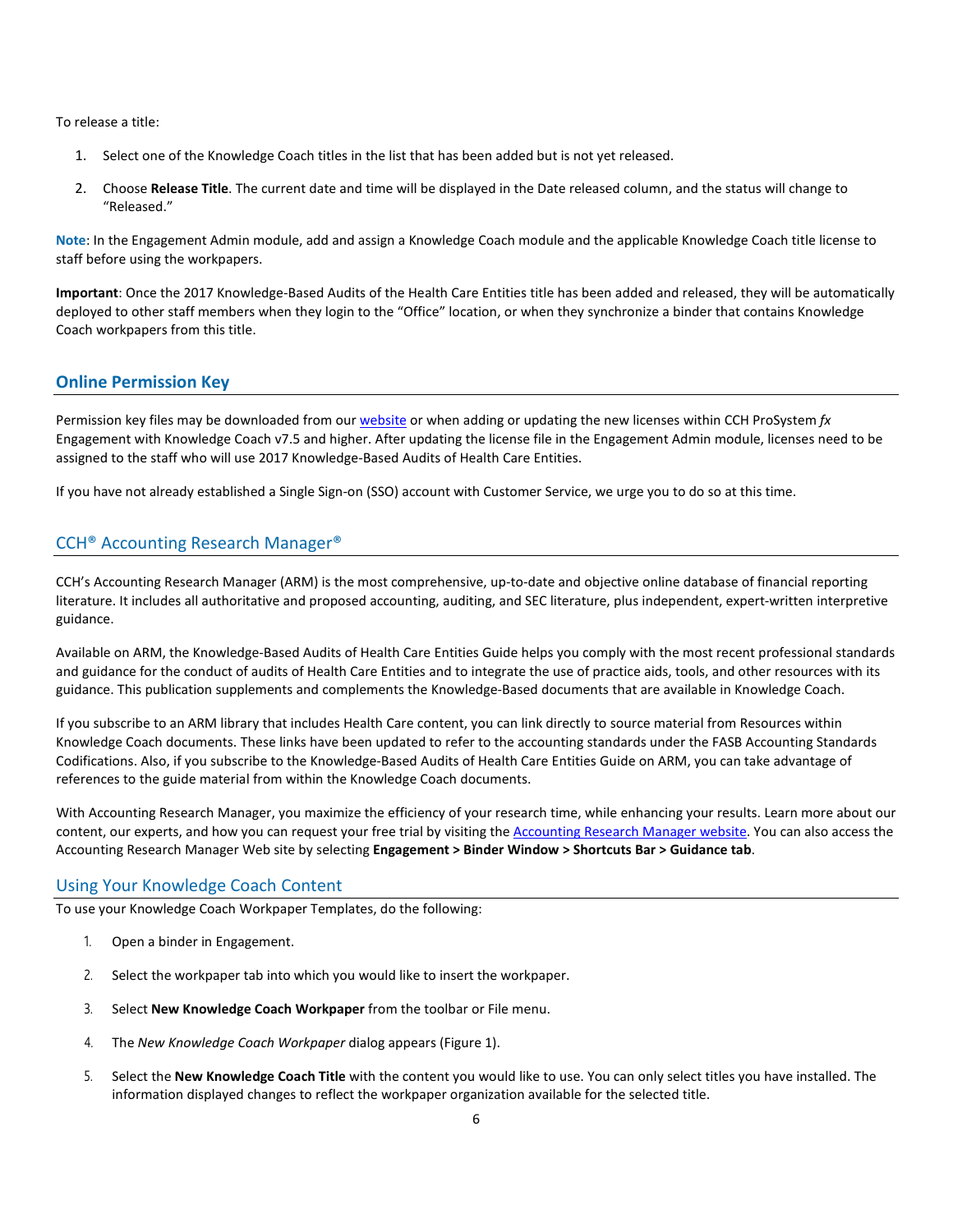- 6. Select the **Knowledge Coach Workpapers** to insert into your binder and click **OK**.
- 7. In the *Selected Workpaper Properties* dialog, each workpaper name is automatically loaded into the Name field. Add a **workpaper index** in the Index field and make any Name modifications you desire. You can also modify the tab location or the roll forward settings for each workpaper.
- 8. Click **OK**. The integrated Knowledge Coach workpaper is now inserted into your engagement binder.

**Note:** For more information on how to use Knowledge Coach workpapers in your binder, see the Knowledge Coach User Guide.

| New Knowledge Coach Workpaper                                                   |                                                                                                                                                                                                                                                                                                                                                                                                                                                                                                                                                                                                        | ×                                                                                                                        |
|---------------------------------------------------------------------------------|--------------------------------------------------------------------------------------------------------------------------------------------------------------------------------------------------------------------------------------------------------------------------------------------------------------------------------------------------------------------------------------------------------------------------------------------------------------------------------------------------------------------------------------------------------------------------------------------------------|--------------------------------------------------------------------------------------------------------------------------|
| Industry title selection<br>$\leftarrow$ $\overline{Q}$<br>2017 KBA Health Care | Workpaper selection<br>Q<br>Add independent workpapers without foundation workpapers<br>000-Resources<br>⊞…⊡<br>100-The Communications Hub<br>面示<br>面干<br>200-Pre-Engagement Procedures<br>面板<br>300-Risk Assessment-Understanding the Entity & Environment<br>面石<br>400-Risk Assessment-Design of Internal Controls<br>面一<br>500-Assessing Risk of Material Misstatement<br>600-Audit Procedures-Response to Assessed Risks<br>面示<br>700-Audit Procedures-Tests of Internal Controls<br>面一<br>800-Audit Procedures-Substantive Tests<br>面。<br>面目<br>900-Evaluating, Concluding & Reporting Procedures | +ŧ<br>La<br>Details of selected workpaper<br>Highlight a workpaper or select<br>a workpaper check box to see<br>details. |
| $\hat{}$<br>$\rightarrow$                                                       |                                                                                                                                                                                                                                                                                                                                                                                                                                                                                                                                                                                                        |                                                                                                                          |
|                                                                                 | <b>OK</b>                                                                                                                                                                                                                                                                                                                                                                                                                                                                                                                                                                                              | Help<br>Cancel                                                                                                           |

Figure 1 - New Knowledge Coach Workpaper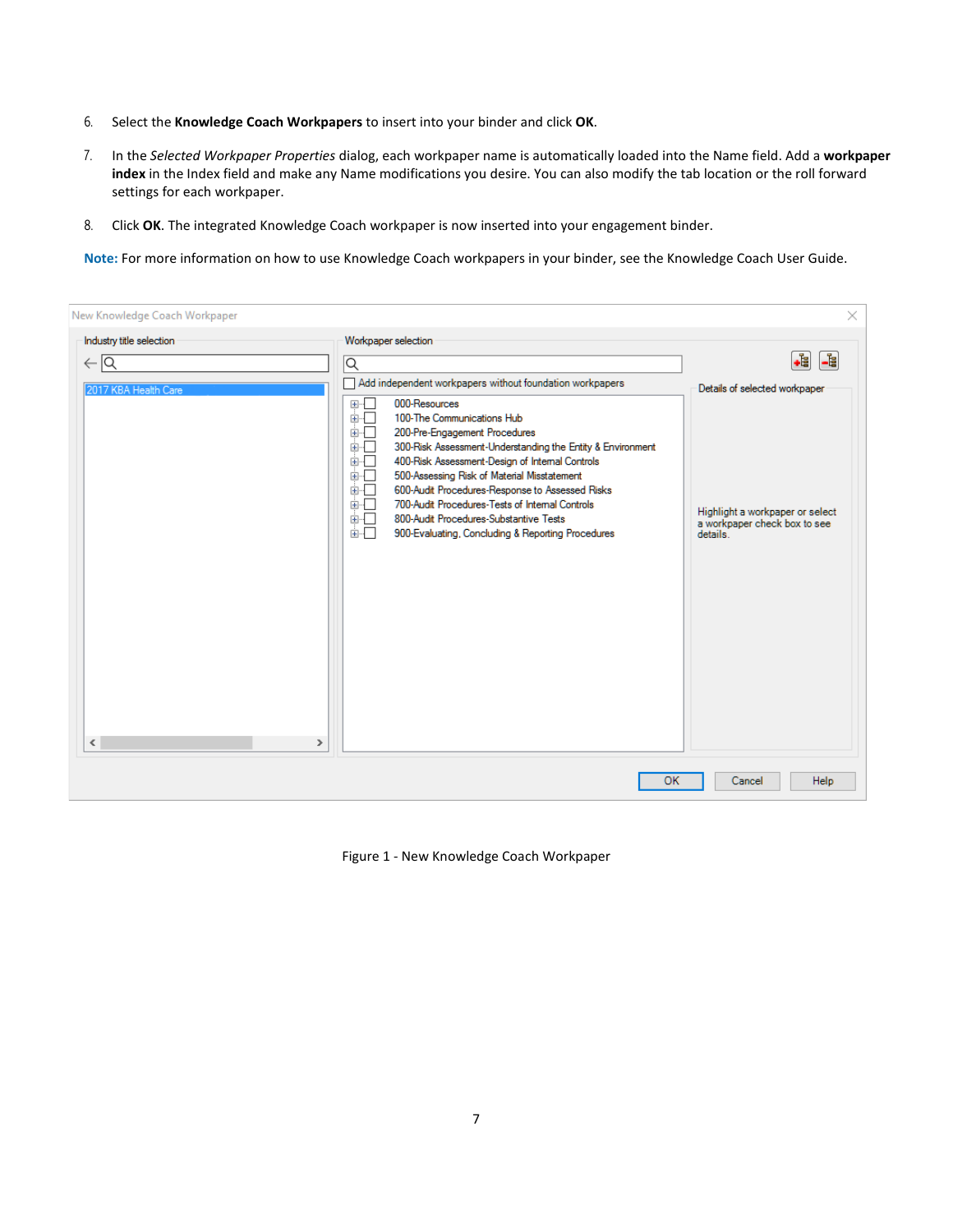# **Additional Information on Knowledge Coach and the KBA Methodology**

## **Knowledge-Based Audit (KBA) Methodology**

Allows the results of one set of procedures to become the input for the next. The key components of the KBA methodology include:

- An Overview that guides auditors through the methodology;
- Knowledge-Based Audit documents, integral to the risk assessment and overall audit processes, which contain steps and procedures required by U.S. GAAS;
- Customizable Audit Programs that take auditors through related steps and procedures;
- Practice Aids to help auditors complete steps or processes outlined in the Knowledge-Based Audit documents and Audit Programs;
- Auditor's Reports that provide a variety of sample auditor's opinions on audited financial statements; and
- Correspondence documents that provide sample letters to be used to comply with U.S. GAAS requirements and in many other common situations.
- The AICPA's Auditing Standards Board's (ASB) Risk Assessment Standards The practice aids and tools in the 2017 Knowledge-Based Audits of Health Care Entities are designed around the AICPA's risk assessment and clarified standards to assist auditors of health care entities by:
	- Facilitating compliance with GAAS;
	- Encouraging more effective audits through tailored audit programs and comprehensive practice aids;
	- Helping auditors to focus on and respond to identified audit risks; and
	- Enhancing audit documentation.

### **CCH® ProSystem** *fx***® Knowledge Coach**

Knowledge Coach functionality allows auditors to use the Knowledge-Based-Audit methodology more efficiently by eliminating the need for duplicate entry of the same information, tailoring audit documentation to each particular engagement, and documenting the link between risks identified and procedures performed. AUD-100 Tailoring Question is a document in Knowledge Coach that presents engagement-level questions designed to aid in tailoring the engagement documentation to fit each client. Completing the questions helps the auditor avoid duplication and unnecessary workpapers.

**Note:** Before you begin your audit, please review the guidance in AUD-101 Overall Audit Program. This workpaper is intended to be your road map through a Knowledge-Based Audit methodology. You should start your audit with AUD-100 Tailoring Question Workpaper and AUD-101 Overall Audit Program.

## • **Risks**

Can be captured via the Risk Summary task pane from any Knowledge Coach workpaper by the current editor of KBA-502 Summary of Risk Assessments. This allows the user to continuously assess risks during the engagement. Several workpapers prompt the consideration of the presence of risks, but the Risk Summary task pane must be used to document those risks. All documented risks flow to the Risk Summary. To ensure risks show in findings tables, make sure to check the "workpaper identified in" field of the Risk pane.

## • **Information Flow**

Helps cut down on the time spent duplicating information across forms. In addition, the flow of consistent information ensures that information and updates to information are not missed between workpapers. Drill-down functionality helps the user navigate quickly to the source of the information, aiding in the review of the audit file.